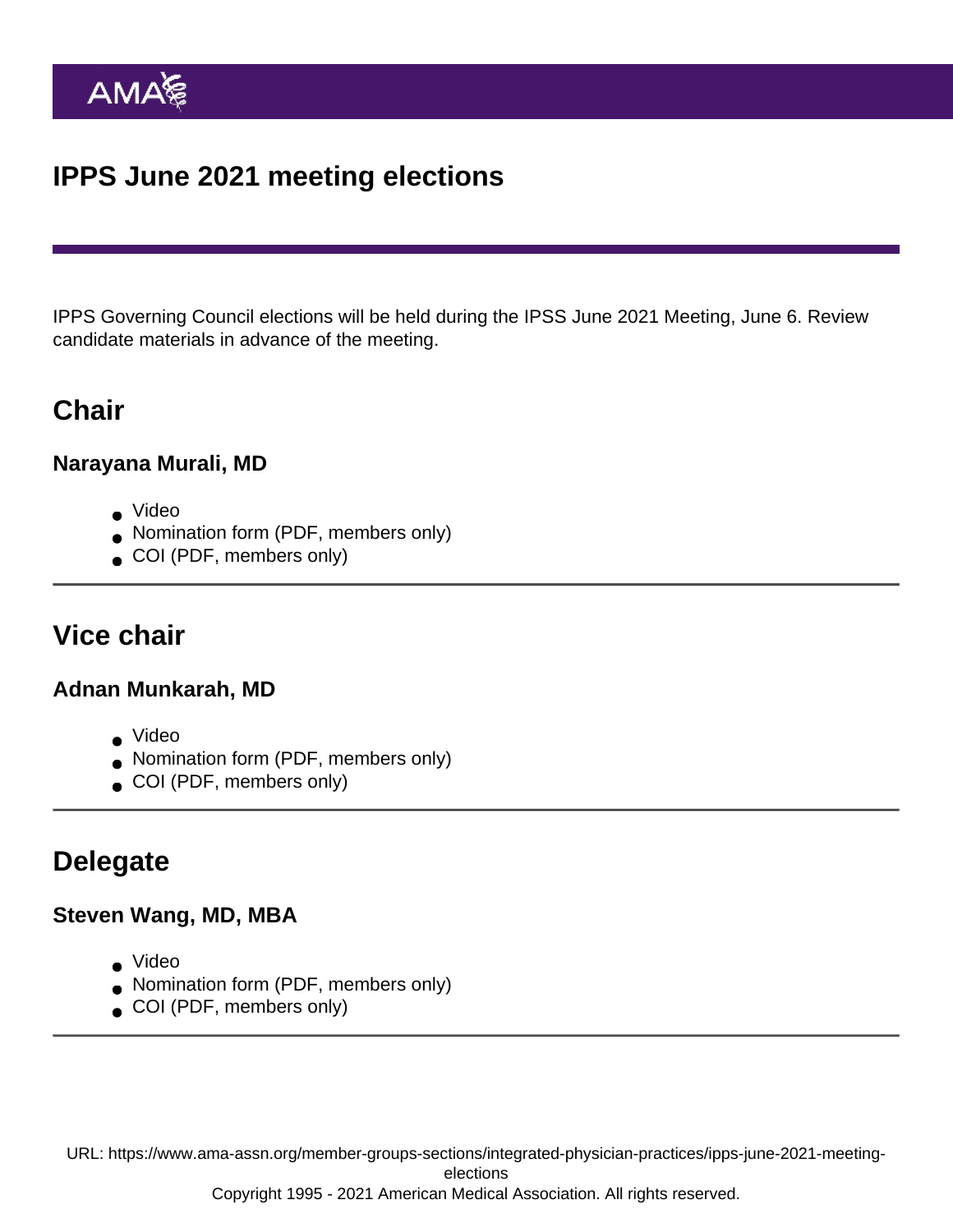# Alternate delegate

Russell Libby, MD

- [Video](https://youtu.be/uIWyLFf4DKo)
- [Nomination form](https://www.ama-assn.org/system/files/2021-05/libby_for-alt-delegate.pdf) (PDF, members only)
- [COI](https://www.ama-assn.org/system/files/2020-07/coi-russell-libby.pdf) (PDF, members only)

### Large group slotted seat

Stephen Parodi, MD

- [Video](https://youtu.be/l9MntbZDlS4)
- [Nomination form](https://www.ama-assn.org/system/files/2020-10/stephen-parodi-ipps-application.pdf) (PDF, members only)
- [COI](https://www.ama-assn.org/system/files/2020-10/coi-stephen-parodi.pdf) (PDF, members only)

### Small/medium group slotted seat

Steve Farrell, MD

- [Video](https://youtu.be/O_5s_hSJsGU)
- [Nomination form](https://www.ama-assn.org/system/files/2021-05/farrell_for-sm_med-group-seat.pdf) (PDF, members only)
- [COI](https://www.ama-assn.org/system/files/2020-07/coi-steven-farrell.pdf) (PDF, members only)

### Member at-large

Gregory Fuller, MD

- [Video](https://youtu.be/FCMJ6j5gO8k)
- [Nomination form](https://www.ama-assn.org/system/files/2021-05/nomination-form-gregory-fuller.pdf) (PDF, members only)
- [COI](https://www.ama-assn.org/system/files/2020-07/coi-gregory-fuller.pdf) (PDF, members only)

URL: [https://www.ama-assn.org/member-groups-sections/integrated-physician-practices/ipps-june-2021-meeting](https://www.ama-assn.org/member-groups-sections/integrated-physician-practices/ipps-june-2021-meeting-elections)[elections](https://www.ama-assn.org/member-groups-sections/integrated-physician-practices/ipps-june-2021-meeting-elections)